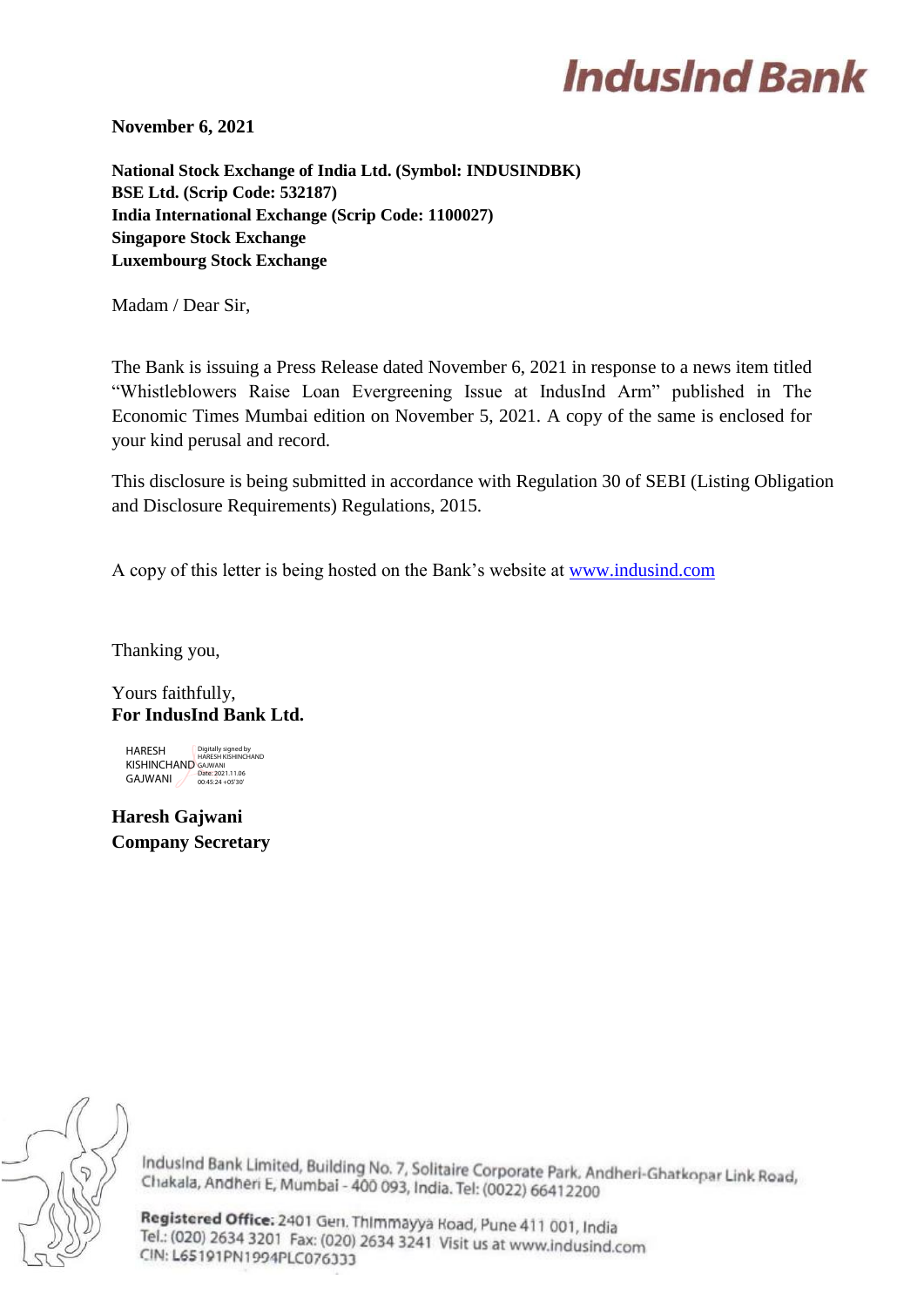# **IndusInd Bank**

## **Press Release**

**Mumbai, November 6, 2021:** The allegations made by certain anonymous individuals purportedly acting as whistleblowers, as published in the Mumbai edition of The Economic Times on November 5, 2021 titled as "Whistleblowers Raise Loan Evergreening Issue at IndusInd Arm" are grossly inaccurate and baseless. The statements quoted in the report overlook factual aspects and the Bank wishes to provide the following clarification:

## **Governance and Control**

- All the loan products managed by BFIL in the capacity of a Business Correspondent, are approved by IndusInd Bank and are fully compliant with extant regulatory guidelines, issued from time to time. The processes followed by BFIL pass through audit, inspection, and risk and compliance checks. The NPA recognition process is fully automated in accordance with the regulatory norms that are applicable to the Bank.
- BFIL has an executive level Risk Management Committee which meets every month. This committee was put in place immediately after the merger. In June 2021, the Bank further strengthened the Governance framework through a Board approved policy, to ensure a cross-functional review of the activities of BFIL.

# **Ever greening**

- The Bank strongly denies the allegations of "evergreening". All the loans originated and managed by BFIL, including during the Covid period which saw the first and second waves ravaging the countryside, are fully compliant with the regulatory guidelines.
- The Bank, through BFIL, provides micro loans to women in rural India for income generating activities under the Joint Liability Group format. This customer segment represents the bottom of pyramid in terms of economic wealth and is the target segment for Financial Inclusion.
- During the pandemic, the customers faced operational difficulties and some have turned intermittent payers, though a large part of them demonstrated a strong intent to repay on many occasions. Basis the requirements, the Bank adopted a multi-pronged approach depending upon the need of the client:
	- o Additional liquidity support to the extent of 20% of the outstanding as on Feb 29, 2020 as applicable under the ECLGS scheme
	- o Restructured loan under applicable regulatory guidelines including extension of moratorium to help tide the immediate cash flow mismatch.
	- o Additional loan with a longer tenor and lower EWI for customers, after they cleared of their arrears and with their due consent.
- All the loans follow a weekly repayment model and the customers are required to make payments week on week; if there is any default, the same gets recorded as missed instalments. In view of the weekly repayment model, the concept of ever greening is infeasible.
- The NPA recognition process runs on a daily basis; the data from BFIL system flows directly to the centralized NPA system of the Bank, without any manual intervention.

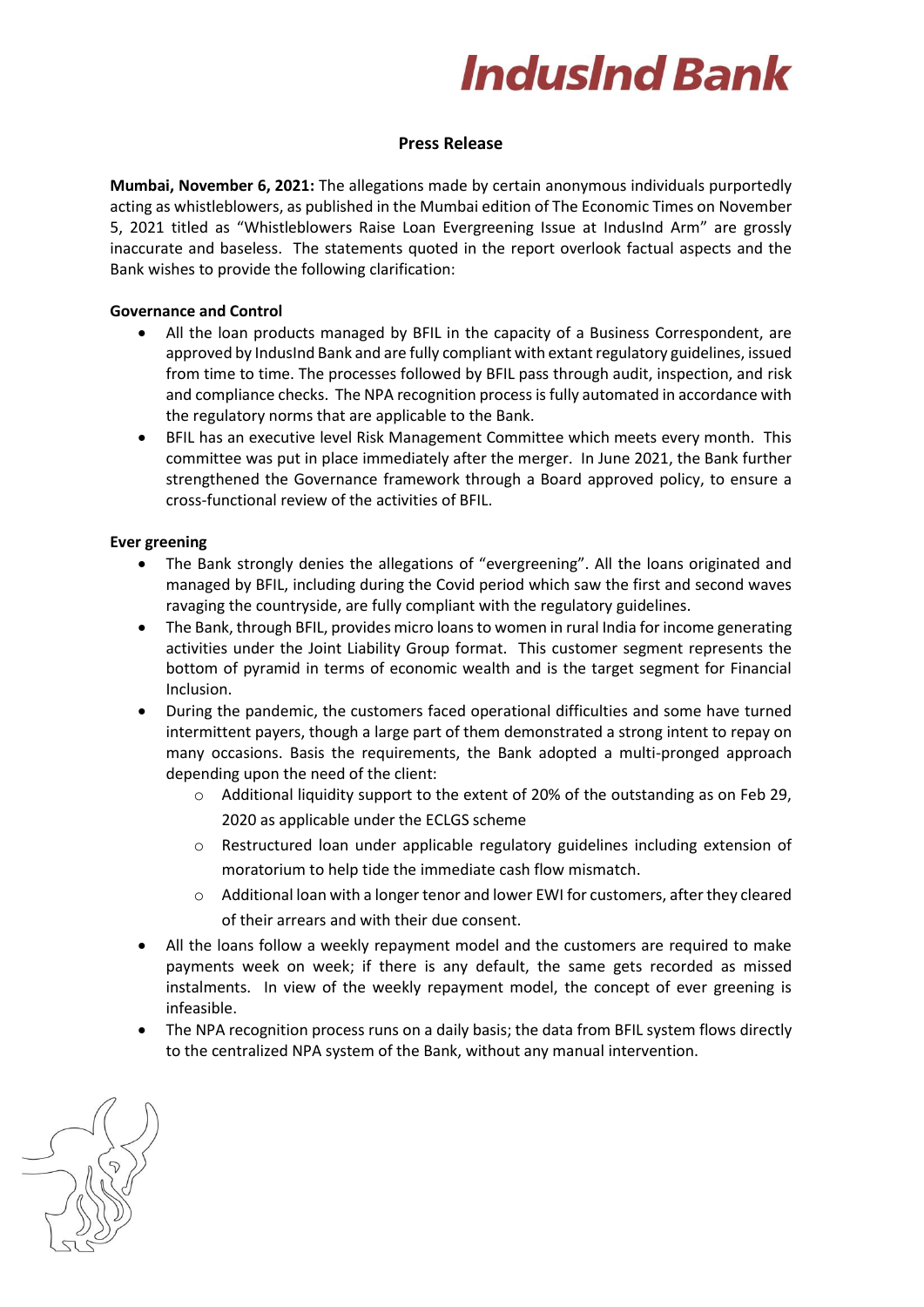# **IndusInd Bank**

#### **Loans without customer consent**

- 82% of the BFIL serviced customers are in rural and deep rural India where the access to banking services is limited. This issue further got aggravated owing to operational issues arising out of the Covid-19 pandemic including lockdown, containment zones, and restrictions at the village/panchayat level, and necessitated disbursement of some loans in cash.
- All loans disbursed by BFIL are through Biometric authorisation of the customers (except the technical glitch reported below). In October 2021, nearly 100% of the loan disbursements were in the bank accounts of the customers, as in pre-Covid time.
- Due to a technical glitch in May 2021, nearly 84,000 loans were disbursed without the customer consent getting recorded at the time of loan disbursement. This issue was highlighted by the field staff within two days and the technical glitch was rectified expeditiously. Out of the above, only 26,073 clients were active with the loan outstanding at Rs.34 crore, which is 0.12% of the September-end portfolio. The Bank carries necessary provision against his portfolio. The Standard Operating Procedure has since been revised to make biometric authorization compulsory.

The Bank wishes to reiterate that there is a strong risk management and control framework in place, both within the Bank and at BFIL. Nevertheless, an independent review has been initiated by the Bank to see if there is any process lapse or accounting failure at BFIL. Should there be any need, the Bank will immediately take corrective action as appropriate and keep all the stakeholders adequately informed. The Bank has been following a conservative provisioning approach and reiterates that there is no change in the credit cost estimates including that in the micro-finance business.

## **The Bank once again denies all the allegations.**

### **About IndusInd Bank**

IndusInd Bank, which commenced operations in 1994, caters to the needs of both consumer and corporate customers Its technology platform supports multi-channel delivery capabilities. As on September 30, 2021, IndusInd Bank has 2,015 Branches/Banking Outlets and 2,886 ATMs spread across 760 geographical locations of the country. The Bank also has representative offices in London, Dubai and Abu Dhabi. The Bank believes in driving its business through technology. It enjoys clearing bank status for both major stock exchanges - BSE and NSE - and major commodity exchanges in the country, including MCX, NCDEX and NMCE. IndusInd Bank was included in the NIFTY 50 benchmark index on April 1, 2013.

# **RATINGS**

# **Domestic Rating(s):**

- CRISIL AA + for Infra Bonds program/Tier II Bonds
- CRISIL AA for Additional Tier I Bonds program
- CRISIL A1+ for certificate of deposit program/short term FD programme
- IND AA+ for Senior bonds program/Tier II Bonds by India Ratings and Research
- IND AA for Additional Tier I Bonds program by India Ratings and Research